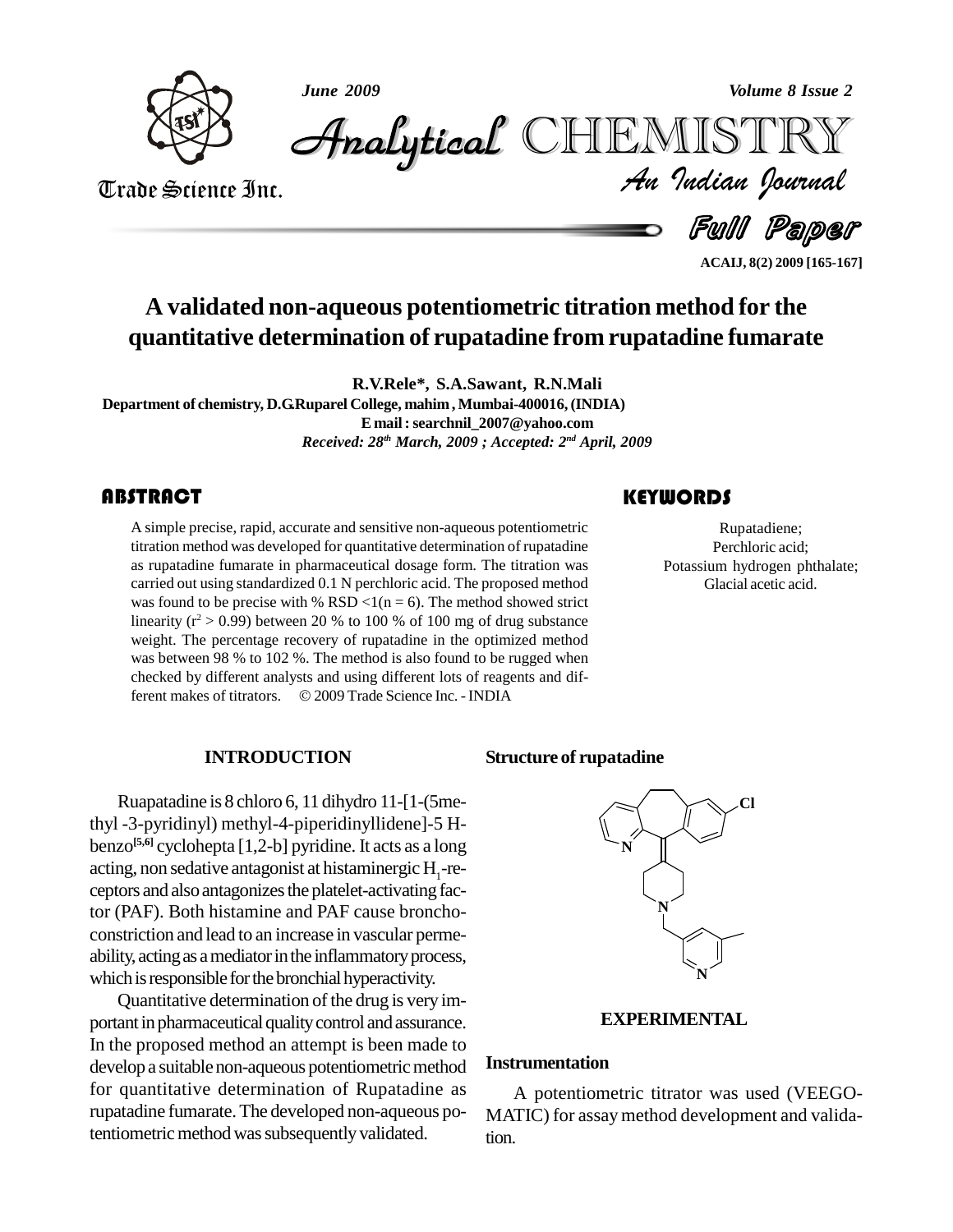| <b>TABLE 1: Method of precision</b>           |                               |                                 |                              |           |  |  |  |  |
|-----------------------------------------------|-------------------------------|---------------------------------|------------------------------|-----------|--|--|--|--|
| <b>Weight of Rupatadine</b><br>fumarate in g. | Weight of<br>Rupatadine in g. | <b>Burette reading</b><br>in ml | Normality of perchloric acid | $%$ Assay |  |  |  |  |
| 0.1279                                        | 0.1                           | 7.1                             | 0.9991                       | 98.352    |  |  |  |  |
| 0.1279                                        | 0.1                           | 7.15                            | 0.9991                       | 99.045    |  |  |  |  |
| 0.1279                                        | 0.1                           | 7.1                             | 0.9991                       | 98.352    |  |  |  |  |
| 0.1279                                        | 0.1                           | 7.1                             | 0.9991                       | 98.335    |  |  |  |  |
| 0.1279                                        | 0.1                           | 7.15                            | 0.9991                       | 99.045    |  |  |  |  |
| 0.1279                                        | 0.1                           | 7.15                            | 0.9991                       | 99.045    |  |  |  |  |

**Mean 98.695 %, Standard deviation 0.3827, % RSD 0.3877**

A Sartorious analytical balance with 0.01mg was used.

# Where B.R. is burette reading in ml at the potentiometric end point, N is actual normality of 0.1 N perchloric acid, W is weight of the sample taken in g.

# **Reagents and chemical**

Full Paper

Potassiumhydrogen phthalate, perchloric acid and glacial acetic acid ofA. R. grade were used.

# **General procedure**

# **Standardization of 0.1 mole perchloric acid**

About 0.35 mg of potassium hydrogen phthalate (previously powdered lightly, dried at 120°C for 2 hours) test was weighed accurately into clean and dry titration jar. It was dissolved in 50 ml of glacial acetic acid.About 0.1 ml of crystal violet solution (0.5 % w/v in anhy drous glacial acetic acid) was added. It was titrated with 0.1 N perchloric acid until violet colour changes to emerald green. Blank determination was performed out for necessary correction.

The titration was performed in duplicate.

One ml of 0.1 N HClO<sub>4</sub> is equivalent to  $0.02042$  sults are gm of potassium hydrogen phthalate  $(C_8H_5KO_4)$ <br>**Normality of perchloric acid = W/ B.R.**  $\times$  **0.2042** 

Where W is weight of potassium hydrogen phthalate in g. B.R. is burette reading in ml.

# **Quantitative determination of rupatadine**

About 0.1 g. of rupatadine test sample was weighted accurately into a clean and dried titration jar. It was dissolved in 35ml. of anhydrous glacial acetic acidin pres ence of 15 ml 5% (w/v) of mercuric acetate solution.

It wastitrated with 0.1 N perchloric acid potentio metrically.

Blank determination was also carried out for necessary correction.

One ml of 0.1 N perchloric acid is equivalent to  $\overrightarrow{A}$ <sub>i.e.</sub>, 20 *I*chloric acid<br> *E* (C<sub>26</sub>H<sub>26</sub>ClN<br> *I*lculated as b<br> *ISTRY*<br> *ISTRY* 0.013865 g. of rupatadine  $(C_{26}H_{26}CIN_3)\%$  Rupatadine on the dried basis was calculated as below :

%  $\text{assay} = B.R. \times N \times 0.013865 \times 100 / 0.1 \times W$ 

CHEMISTRY

# **RESULTAND DISCUSSION**

### **Determination of rupatadine**

The objective of this work was to determine accurately the content of rupatadine. The assay of rupatadine (on the dried basis) of various batches of rupatadine test sample was analyzed using the above method. It was in the range of 99.02 % to 100.41 %.

# **Analytical method validation**

The method precision was checked after analyzing six different preparations of homogeneous test sample of Rupatadine as rupatadine fumarate. The % RSD of results obtained was found to be 0.3877.

It confirms good precision of the method. The re sults are presented in TABLE 1.

# **Linearity**

For the establishment of method linearity, five different weights of rupatadine test samples corresponding to 20 % ,40 %, 60 % , 80 % and 100 % of the about weight (0.1 g. ) were taken and analyzed for % of rupatadine content. The results are in table II. The potentiometric titration was conducted once at each level. Calibration curve was drawn by plotting test sample weight in gramon x axis and titre values on y axis.

The values of correlation coefficient, slope and intercept are given in TABLE2.

# **Accuracy and recovery**

Accuracywas determined at five different levels i.e., 20 %, 40 %, 60 %, 80 % and 100 % of the nomi nal concentration. (0.1 g.) The titration was conducted in triplicate at each level and the titre value was re corded. The tire value obtained in linearity study was